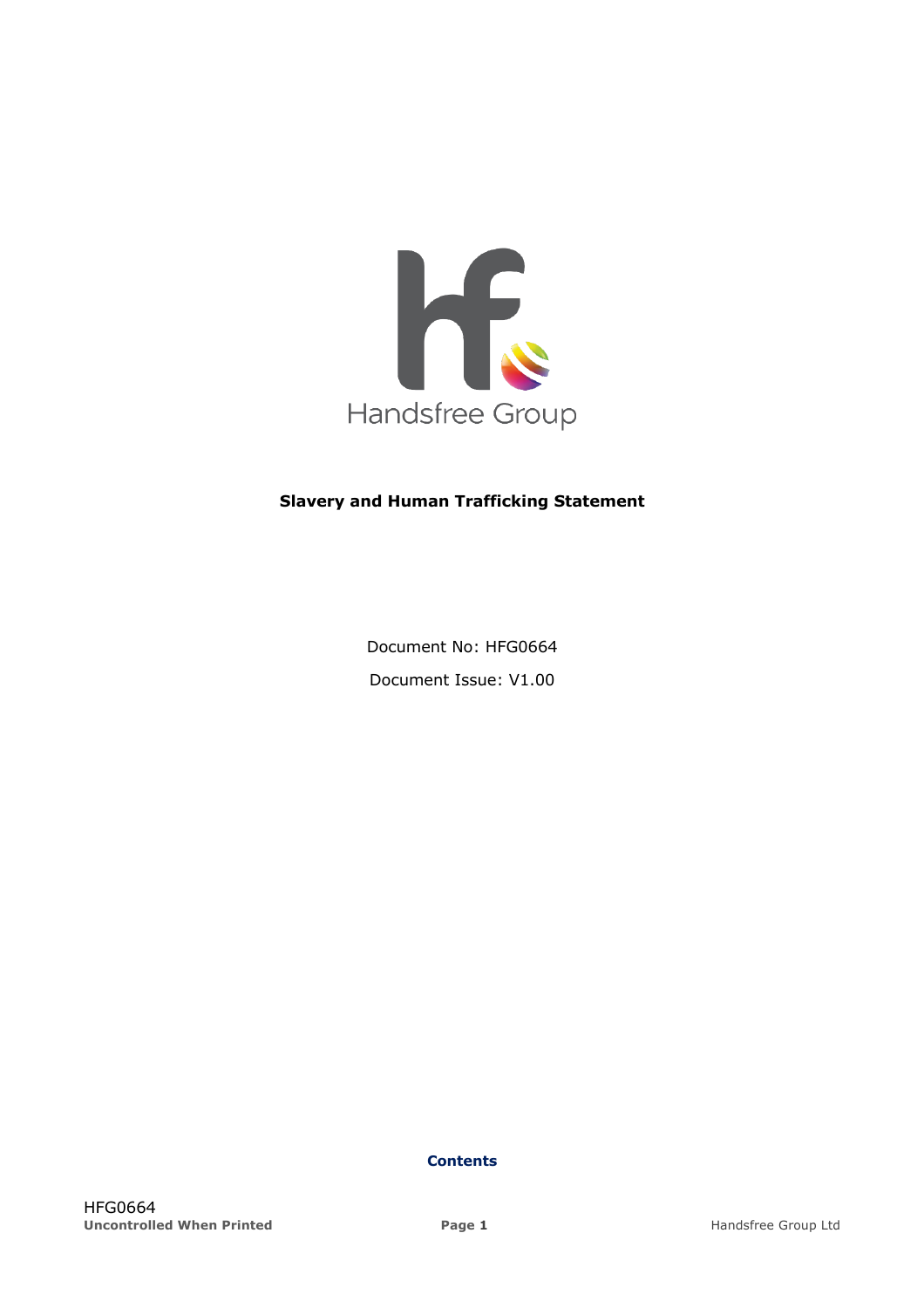# **Contents**

# **Foreword**

# *I. Disclaimer / Copyright*

*This document and all the information contained within it is the confidential and proprietary information of Handsfree Group. It is not to be reproduced in whole or in part nor disclosed to any third party without the prior written permission of Handsfree Group. Nor will it be used otherwise than for the purpose for which it is supplied.*

# *II. Company Address / Contact*

Handsfree Group 6 Lumsdale Road Cobra Court Trafford Park Manchester M32 0UT Telephone: +44 (0)161 8646455

www.handsfree.co.uk

## *III. Version Control*

| <b>Version</b>    | <b>Updated By</b> | <b>Summary of</b><br><b>Changes</b> | <b>Date</b> |
|-------------------|-------------------|-------------------------------------|-------------|
| V <sub>0.01</sub> | Claire Andrew     | Document draft                      | 21.12.21    |
| <b>V1.00</b>      | Claire Andrew     | Document issued                     | 21.04.22    |

## *IV. Approval*

This document is electronically approved and formally issued or re-issued with the approval and with the authorisation shown below. Released documents are issued in the appropriate format and do not contain a 'DRAFT' watermark.

| <b>Title</b> | <b>Name</b>          | <b>Signature</b> | <b>Date</b> |
|--------------|----------------------|------------------|-------------|
| r=r<br>◡∟◡   | <b>Scott Cassell</b> | Cassell          | 21.04.22    |
|              |                      |                  |             |

## *V. Terms and Definitions*

#### **Term Definition**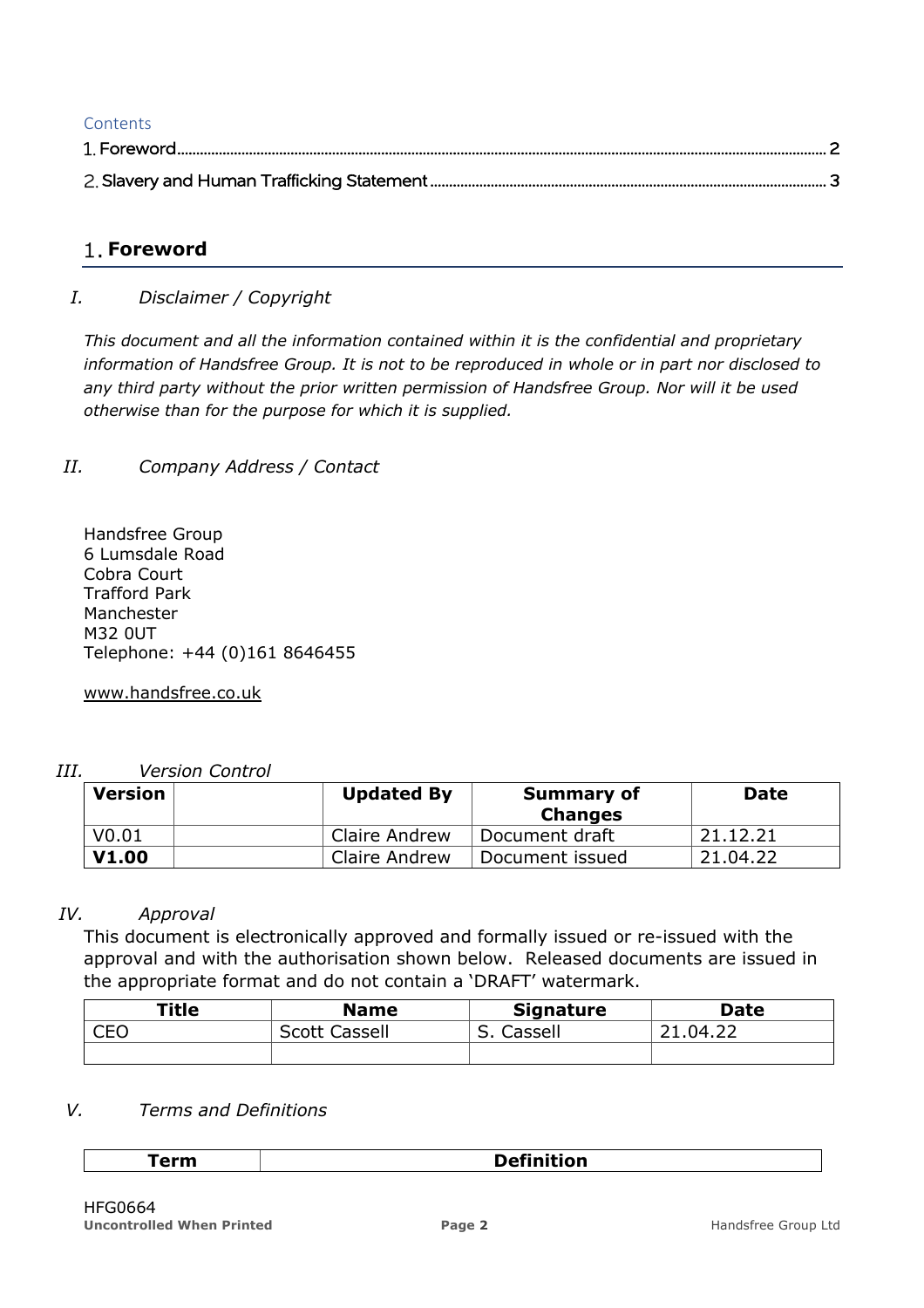| <b>HFG</b> | Handsfree Group Limited |  |  |
|------------|-------------------------|--|--|
|            |                         |  |  |
|            |                         |  |  |
|            |                         |  |  |
|            |                         |  |  |
|            |                         |  |  |
|            |                         |  |  |

#### **Slavery and Human Trafficking Statement**

Handsfree Group UK specialises in the supply and installation of in-vehicle technology hardware and software. We are a total solutions provider and market leader in the field of vehicle safety and security. In accordance with s.54 of the Modern Slavery Act 2015, this statement sets out the steps Handsfree Group UK has taken during the 2021-2022 financial year, to try and ensure that slavery and human trafficking is not taking place in any of our supply chain, and any part of our business.

Handsfree Group UK recognises the importance of the Modern Slavery Act 2015 in protecting the liberty of all people. The Board of Handsfree Group UK are committed to acting ethically and with integrity in all our business relationships, and in taking reasonable steps to ensure slavery and human trafficking are not taking place in any business or organisation that has any sort of a business relationship with our Company.

#### **Handsfree Group UK organisational structure and supply chain**

Handsfree Group UK employees approximately 85 people throughout the UK. We also engage with a range of other service providers and equipment suppliers/partners to deliver our projects. The supply chain for our core activities consists of established suppliers/partners within the telematics industry.

#### **Suppliers/Partners**

Our suppliers/partners are predominantly UK and Europe based, and we do not consider our industry and supply chain to be particularly susceptible to modern slavery and human trafficking. Our partners within the supply chain are predominantly providing highly technical products and/or services where we consider the risk of modern slavery practices, such as forced labour or exploitation, to be low. Nevertheless, we are vigilant.

#### **Standards**

Key to the success of Handsfree Group UK is the development of strong partnerships with strategic suppliers/partners, and that means we look for suppliers/partners who are able to work within established service levels, provide quality deliverables and assist us in meeting and exceeding the expectations of our customers. We work closely with our suppliers/partners to ensure they share Handsfree Group UK's values and understand the importance of conducting business with honesty and integrity. We expect all of our suppliers and business partners to conduct their business in a lawful and ethical manner. This includes adopting business practices that prevent or eliminate modern slavery and human trafficking from taking place within their supply chains.

#### **Supply chain management and due diligence**

We carry out modern slavery due diligence on our suppliers/partners, depending on their risk profile. If, as part of this process, we were to identify a prospective supplier as being at risk of not achieving our standards (including in relation to compliance with the Modern Slavery Act 2015) then we would work with them to remedy any issues. If we cannot find a resolution with them then we will not engage with that company.